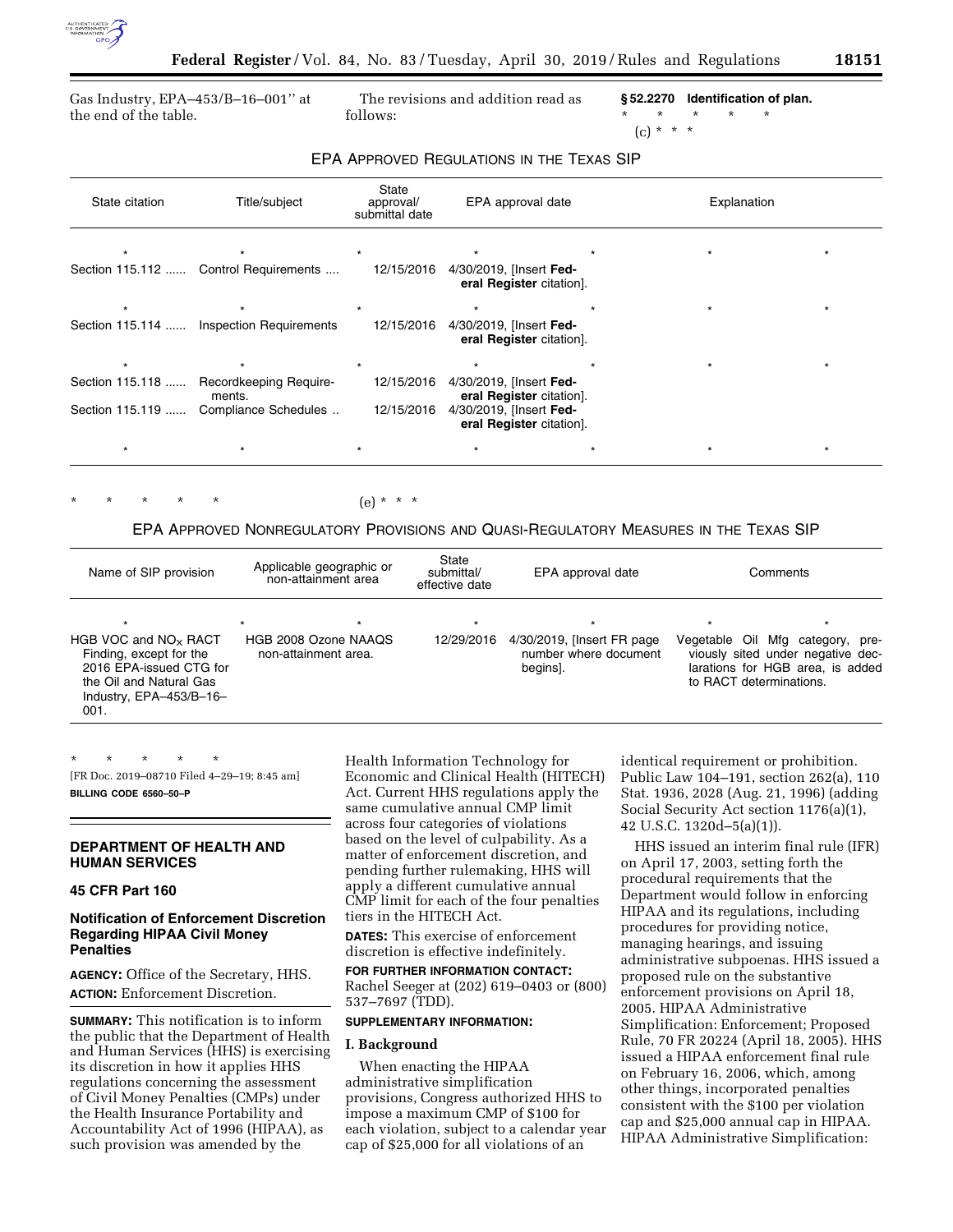Enforcement; Final Rule, 71 FR 8390 (Feb. 16, 2006).

In February 2009, Congress enacted the HITECH Act (as part of the American Recovery and Reinvestment Act of 2009) that, among other things, strengthened HIPAA enforcement by increasing minimum and maximum potential CMPs for HIPAA violations. Public Law 111–5, section 13410, 123 Stat. 115, 271 (Feb. 17, 2009) (amending Social Security Act section 1176(a)(1), 42 U.S.C. 1320d–5(a)(1)). Section 13410(d) of the HITECH Act established four categories for HIPAA violations, with increasing penalty tiers based on the level of culpability associated with the violation: (1) The person did not know (and, by exercising reasonable diligence, would not have known) that the person violated the provision; (2) the violation was due to reasonable cause, and not willful neglect; (3) the violation was due to willful neglect that is timely corrected; and (4) the violation was due to willful neglect that is not timely corrected. Thus, if a covered entity did not know that it violated HIPAA, and, through due care, would not have known, the Secretary shall 1 impose ''a penalty for each such violation of an amount that is at least the amount described in paragraph (3)(A) but not to exceed the amount described in paragraph (3)(D)[.]'' 42 U.S.C. 1320d $-5(a)(1)(A)$ . Where the violation was due to reasonable cause, and not willful neglect, the Secretary shall impose ''a penalty for each such violation of an amount that is at least the amount described in paragraph (3)(B) but not to exceed the amount described in paragraph (3)(D)[.]'' *Id.* at section 1320d–5(a)(1)(B). If the violation were due to willful neglect, but was corrected in a timely manner, the Secretary shall impose ''a penalty in an amount that is at least the amount described in paragraph (3)(C) but not to exceed the amount described in paragraph (3)(D)[.]'' *Id.* at section  $1320d-5(a)(1)(C)(i)$ . And, finally, if the violation were due to willful neglect, but was not timely corrected, the Secretary shall impose ''a penalty in an

amount that is at least the amount described in paragraph (3)(D).'' *Id.* at section 1320d–5(a)(1)(C)(ii).

The penalty amounts corresponding to each culpability level or violation type were set forth by the HITECH Act as follows:

*Tiers of penalties described.* 

• The amount described in this subparagraph is \$100 for each such violation, except that the total amount imposed on the person for all such violations of an identical requirement or prohibition during a calendar year may not exceed \$25,000 (42 U.S.C.  $1320d - 5(a)(3)(A);$ 

• the amount described in this subparagraph is \$1,000 for each such violation, except that the total amount imposed on the person for all such violations of an identical requirement or prohibition during a calendar year may not exceed \$100,000 (42 U.S.C. 1320d–5(a)(3)(B));

• the amount described in this subparagraph is \$10,000 for each such violation, except that the total amount imposed on the person for all such violations of an identical requirement or prohibition during a calendar year may not exceed \$250,000 (42 U.S.C. 1320d–5(a)(3)(C));

• the amount described in this subparagraph is \$50,000 for each such violation, except that the total amount imposed on the person for all such violations of an identical requirement or prohibition during a calendar year may not exceed \$1,500,000 (42 U.S.C. 1320d–5(a)(3)(D)).

On October 30, 2009, HHS issued an IFR to implement the enhanced penalty provisions of the HITECH Act. The Department's view at the time was that the HITECH Act's penalty provisions were ''conflicting'' because they allegedly referenced two levels of penalties for three of the four violation types. *See* HIPAA Administrative Simplification: Enforcement, 74 FR 56123, 56127 (Oct. 30, 2009). Although the HITECH Act provided four different annual penalty caps, the IFR concluded that ''the most logical reading'' of the law was to apply the highest annual cap of \$1.5 million to all violation types, and that this was ''consistent with Congress' intent to strengthen enforcement.'' *Id.* 

On January 25, 2013, HHS adopted the text of the IFR as a final rule (Enforcement Rule) without change to

the penalty tiers and annual limits. HHS noted in the preamble that, ''[i]n adopting the HITECH Act's penalty scheme, the Department recognized that section 13410(d) contained apparently inconsistent language (*i.e.,* its reference to two penalty tiers 'for each violation,' each of which provided a penalty amount 'for all such violations' of an identical requirement or prohibition in a calendar year). To resolve this inconsistency, with the exception of violations due to willful neglect that are not timely corrected, the IFR adopted a range of penalty amounts between the minimum given in one tier and the maximum given in the second tier for each violation and adopted the amount of \$1.5 million as the limit for all violations of an identical provision of the HIPAA rules in a calendar year.'' *See* Modifications to the HIPAA Privacy, Security, Enforcement, and Breach Notification Rules Under the HITECH Act and the Genetic Information Nondiscrimination Act; Other Modifications to the HIPAA Rules; Final Rule, 78 FR 5566, 5582 (Jan. 25, 2013). The 2013 Enforcement Rule identified that some commenters expressed concern about the rule imposing a \$1.5 million cap for every penalty tier. Such commenters argued that ''the IFR's penalty scheme is inconsistent with the HITECH Act's establishment of different tiers based on culpability because the outside limits were the same for all culpability categories and this ignored the outside limits set forth by the HITECH Act within the lower penalty tiers, rendering those limits meaningless.'' 78 FR at 5583. In response, HHS stated that it continued to believe ''that the penalty amounts are appropriate and reflect the most logical reading of the HITECH Act, which provides the Secretary with discretion to impose penalties for each category of culpability up to the maximum amount described in the highest penalty tier.'' *Id.* 

As a result, the Enforcement Rule applies an annual upper limit of \$1.5 million for each of the four culpability tiers, as shown below in Table 1.

## TABLE 1—PENALTY TIERS UNDER THE ENFORCEMENT RULE

| Culpability | Minimum penalty/<br>violation | Maximum penalty/<br>violation | Annual limit |
|-------------|-------------------------------|-------------------------------|--------------|
|             | \$100                         | \$50,000                      | \$1,500,000  |
|             | 1.000                         | 50,000                        | 1,500,000    |
|             | 10.000                        | 50,000                        | 1,500,000    |
|             | 50,000                        | 50,000                        | 1,500,000    |

1 42 U.S.C. 1320d–5(a)(1) provides that ''[e]xcept as provided in subsection (b) of this section, the

Secretary shall impose on any person who violates a provision of this part. . . .